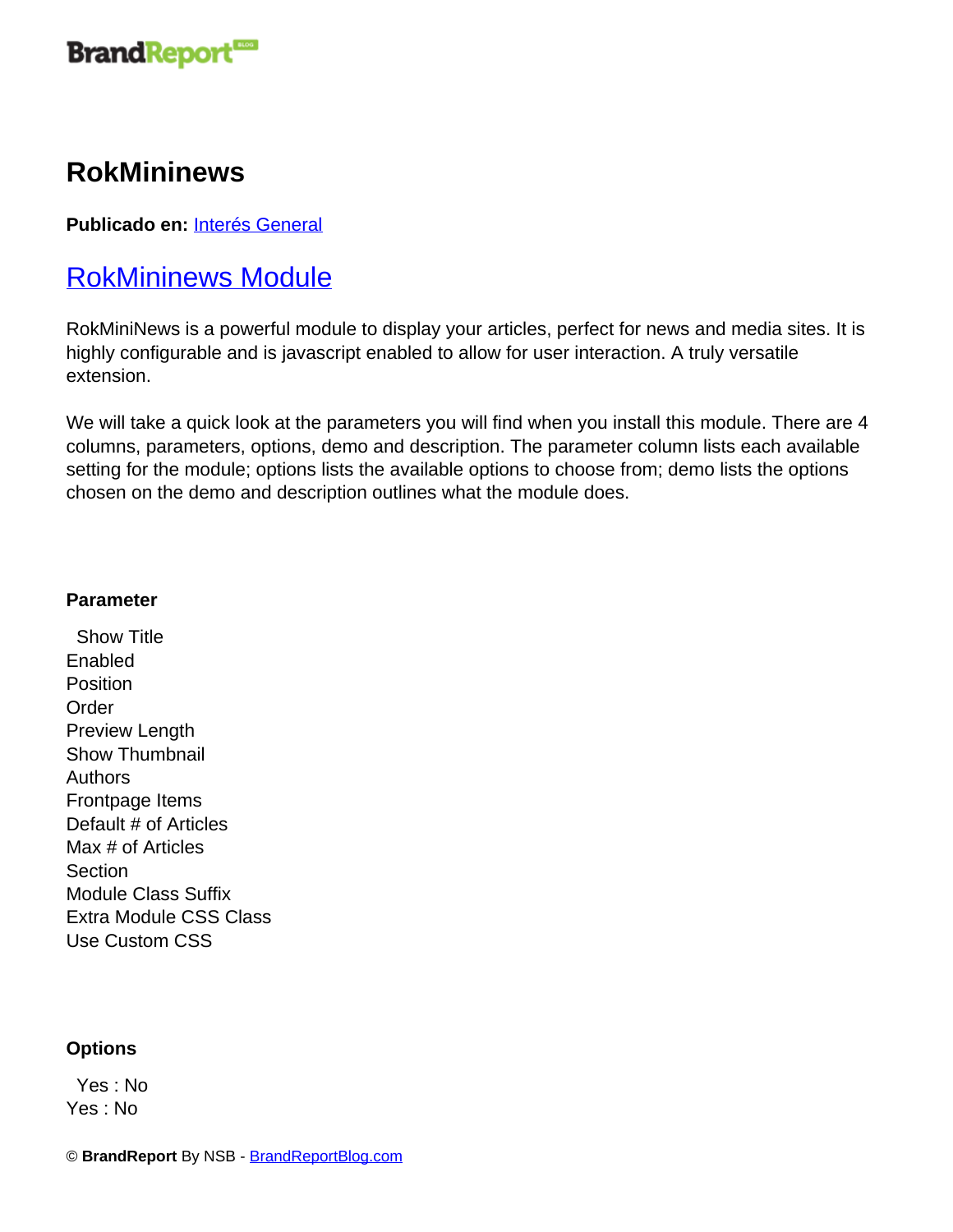# **BrandReport**

List of position List of orders Number Field Show : Hide List of authors Show : Hide Number List Number List List of sections Text Field Text Field Yes : No

#### **Demo**

 Yes Yes Rokmininews Recently Added First 200 Show Anyone Show 5 10 Mininews leave blank leave blank No

### **Description**

 Enable/Disable the module header Enable/Disable the module Position of the module Order of the content Number of letters appearing